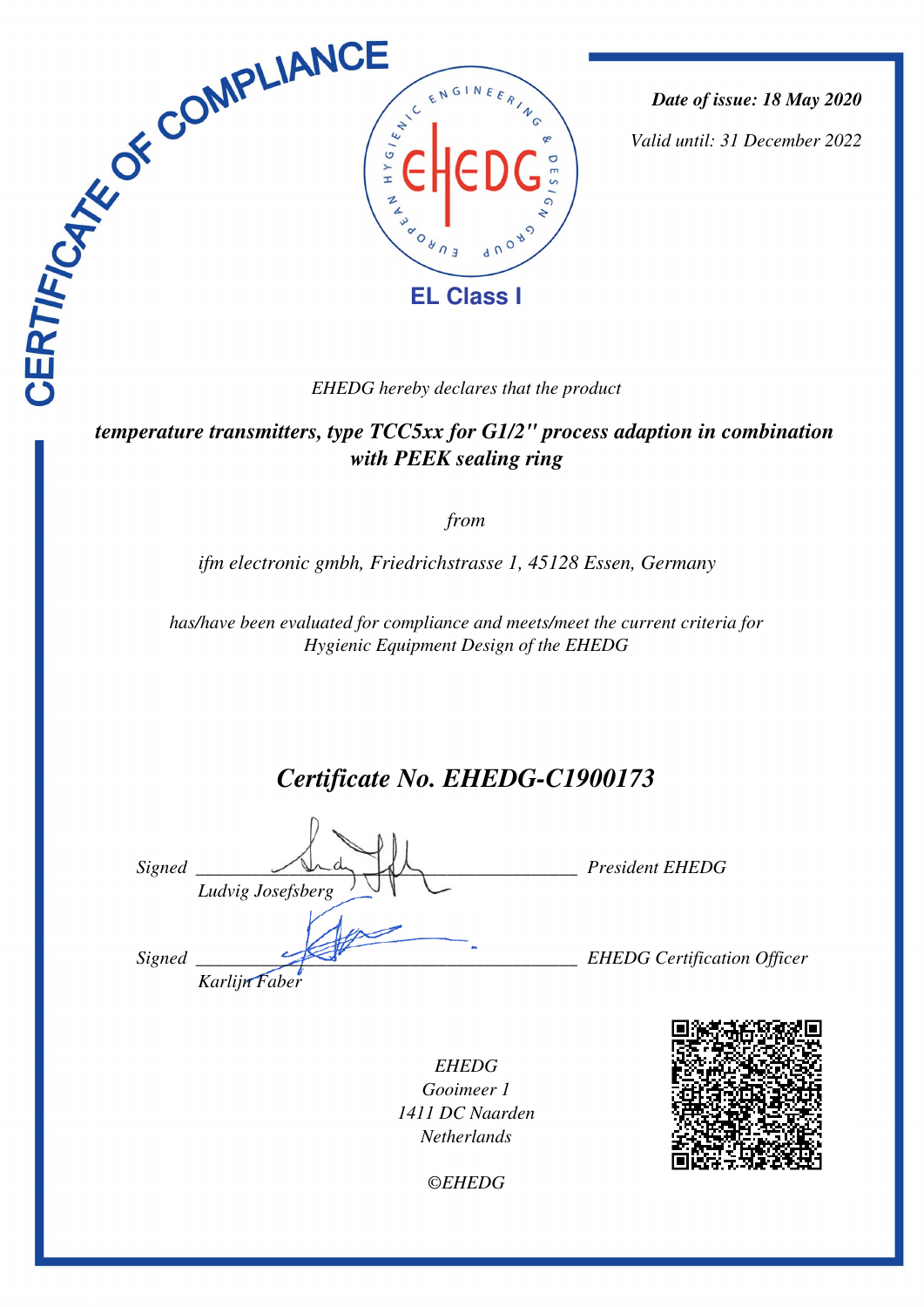### **Appendix 3**

## **EHEDG Certification – Equipment Evaluation Form**

Design Evaluation Date: 31.01.2020 EHEDG File Number: EHEDG-C1900173 Certification Type: EL CLASS I

Applicant: ifm electronic gmbh

Equipment: temperature transmitters, type TCC5xx for G1/2" process adaption in combination with PEEK sealing ring

Other essential identification:

#### **Evaluated by:**

Name: Dr. Jürgen Hofmann

#### **Approved by:**

Name: Dr. Giampaolo Betta Title: AEO

Date, Signature: \_\_\_\_\_\_\_\_\_\_\_\_\_\_\_\_\_\_\_\_\_\_\_\_\_\_\_\_\_\_\_\_\_\_\_\_\_ 12/05/2020

|  | Results of inspection for compliance with the EHEDG Hygienic Design Criteria.<br>Conclusion:                      |                |   |
|--|-------------------------------------------------------------------------------------------------------------------|----------------|---|
|  | The equipment complies with the criteria.<br>The use of the EHEDG Certification logo is justified:                | YES<br>MAYRE M |   |
|  | Evidence for compliance provided and convincing for Certification.<br>Conclusion:                                 |                |   |
|  | The equipment complies with the criteria where possible.<br>The use of the EHEDG Certification logo is justified: | YES            | ☑ |

Hofmann Signature:

Date: 08.05.2020

The original of this form will be kept by EHEDG together with the application, the inspection report, the evidence provided and any other relevant documentation, as listed on the back.